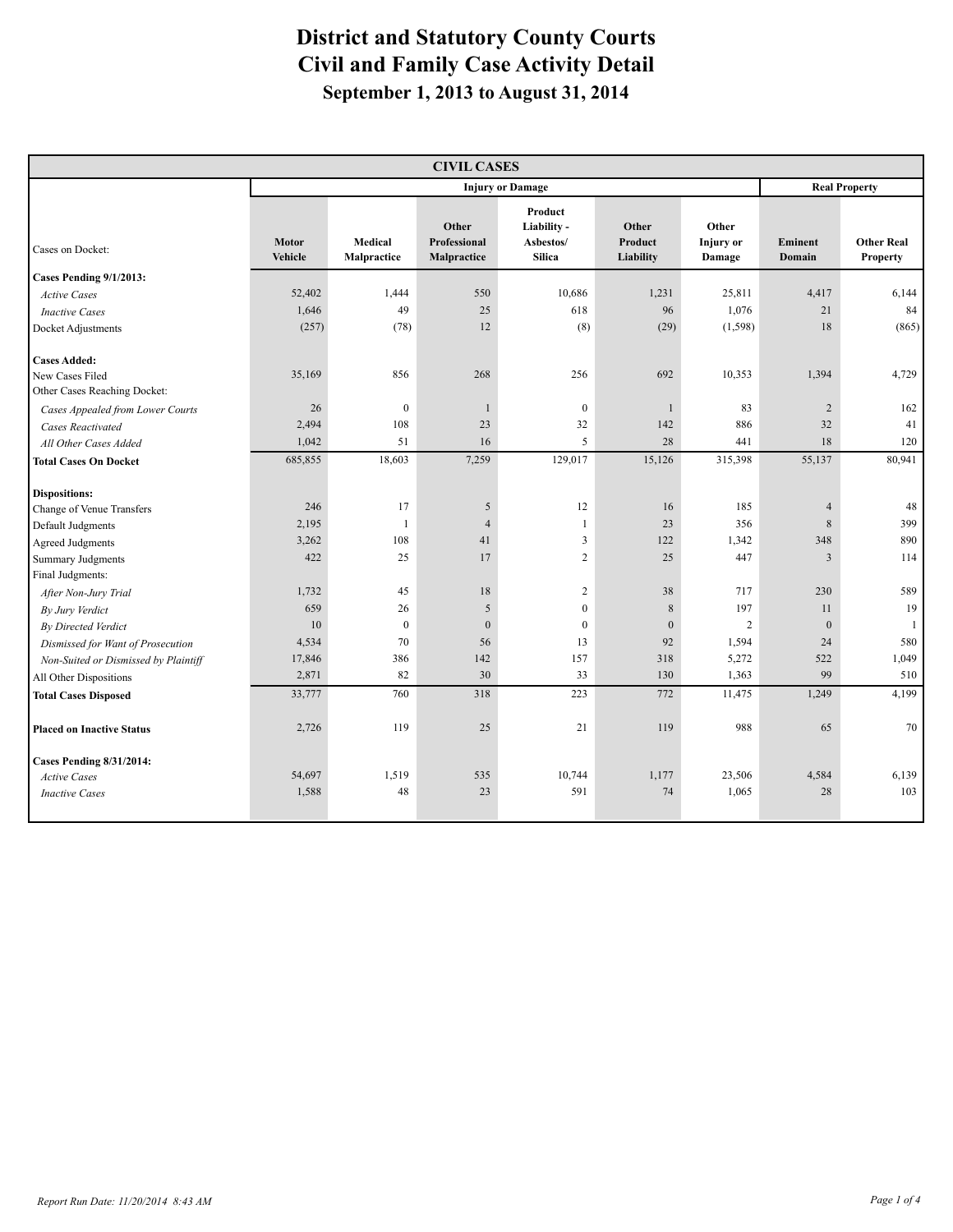| <b>CIVIL CASES</b>                   |          |             |                                         |                   |         |                                                                     |                                   |                                       |                       |
|--------------------------------------|----------|-------------|-----------------------------------------|-------------------|---------|---------------------------------------------------------------------|-----------------------------------|---------------------------------------|-----------------------|
|                                      |          |             | Contract                                |                   |         |                                                                     |                                   |                                       |                       |
| Cases on Docket:                     |          |             | Consumer/<br>Commercial/<br><b>Debt</b> | Other<br>Contract |         | <b>Civil Cases</b><br><b>Relating to</b><br><b>Criminal Matters</b> | All Other<br><b>Civil Cases</b>   | <b>Tax</b>                            | <b>Total</b><br>Cases |
| Cases Pending 9/1/2013:              |          |             |                                         |                   |         |                                                                     |                                   |                                       |                       |
| <b>Active Cases</b>                  |          |             | 144,233                                 |                   | 24,977  | 75,820                                                              | 60,548                            | 108,367                               | 516,630               |
| <b>Inactive Cases</b>                |          |             | 7,009                                   |                   | 2,226   | 597                                                                 | 1,701                             | 1,490                                 | 16,638                |
| Docket Adjustments                   |          |             | (566)                                   |                   | 33      | (6,978)                                                             | (3,489)                           | (174)                                 | (13,979)              |
| <b>Cases Added:</b>                  |          |             |                                         |                   |         |                                                                     |                                   |                                       |                       |
| New Cases Filed                      |          |             | 56,645                                  |                   | 18,316  | 76,704                                                              | 42,048                            | 61,654                                | 309,084               |
| Other Cases Reaching Docket:         |          |             |                                         |                   |         |                                                                     |                                   |                                       |                       |
| Cases Appealed from Lower Courts     |          |             | 239                                     |                   | 3,311   | 36                                                                  | 2,606                             | $\boldsymbol{0}$                      | 6,467                 |
| <b>Cases Reactivated</b>             |          |             | 2,612                                   |                   | 729     | 994                                                                 | 811                               | 5,536                                 | 14,440                |
| All Other Cases Added                |          |             | 3,247                                   |                   | 523     | 2,068                                                               | 2,203                             | 504                                   | 10,266                |
| <b>Total Cases On Docket</b>         |          |             | 1,767,681                               |                   | 325,532 | 1,004,354                                                           | 796,976                           | 1,369,932                             | 6,571,811             |
| <b>Dispositions:</b>                 |          |             |                                         |                   |         |                                                                     |                                   |                                       |                       |
| Change of Venue Transfers            |          |             | 318                                     |                   | 128     | 36                                                                  | 307                               | 45                                    | 1,367                 |
| Default Judgments                    |          |             | 14,732                                  |                   | 5,018   | 8,061                                                               | 2,653                             | 12,538                                | 45,989                |
| <b>Agreed Judgments</b>              |          |             | 5,968                                   |                   | 2,042   | 11,217                                                              | 5,422                             | 3,471                                 | 34,236                |
| <b>Summary Judgments</b>             |          |             | 2,305                                   |                   | 612     | 486                                                                 | 1,135                             | 215                                   | 5,808                 |
| Final Judgments:                     |          |             |                                         |                   |         |                                                                     |                                   |                                       |                       |
| After Non-Jury Trial                 |          |             | 3,071                                   |                   | 2,927   | 13,017                                                              | 5,593                             | 13,585                                | 41,564                |
| By Jury Verdict                      |          |             | 148                                     |                   | 57      | 77                                                                  | 151                               | 22                                    | 1,380                 |
| By Directed Verdict                  |          |             | 14                                      |                   | 9       | $7\phantom{.0}$                                                     | 15                                | $\overline{2}$                        | 60                    |
| Dismissed for Want of Prosecution    |          |             | 9,430                                   |                   | 3,404   | 2,398                                                               | 4,664                             | 4,129                                 | 30,988                |
| Non-Suited or Dismissed by Plaintiff |          |             | 21,317                                  |                   | 5,718   | 9,370                                                               | 9,443                             | 24,625                                | 96,165                |
| All Other Dispositions               |          |             | 3,860                                   |                   | 2,109   | 26,147                                                              | 12,412                            | 1,051                                 | 50,697                |
| <b>Total Cases Disposed</b>          |          |             | 61,163                                  |                   | 22,024  | 70,816                                                              | 41,795                            | 59,683                                | 308,254               |
| <b>Placed on Inactive Status</b>     |          |             | 3,838                                   |                   | 1,059   | 1,285                                                               | 1,126                             | 5,095                                 | 16,536                |
| <b>Cases Pending 8/31/2014:</b>      |          |             |                                         |                   |         |                                                                     |                                   |                                       |                       |
| <b>Active Cases</b>                  |          |             | 141,733                                 |                   | 24,755  | 76,171                                                              | 61,571                            | 110,649                               | 517,780               |
| <b>Inactive Cases</b>                |          |             | 7,756                                   |                   | 2,470   | 635                                                                 | 1,732                             | 1,168                                 | 17,281                |
|                                      |          |             |                                         |                   |         |                                                                     | <b>Additional Court Activity:</b> |                                       | <b>Total</b>          |
| <b>Age of Cases Disposed:</b>        |          |             |                                         |                   |         |                                                                     |                                   | Cases in Which Jury Selected          | 1,733                 |
|                                      | 3 Months | Over 3 to 6 | Over 6 to 12                            | Over 12 to        |         | Over 18<br><b>Total</b>                                             |                                   | Cases in Which Mistrial Declared      | 88                    |
|                                      | or Less  | Months      | Months                                  | 18 Months         |         | Cases<br>Months                                                     |                                   | Injunction or Show Cause Order Issued | 4,432                 |
|                                      |          |             |                                         |                   |         |                                                                     |                                   | Cases in Which Plaintiff /Petitioner  |                       |
| Number of Cases                      | 91,826   |             | 50,201<br>66,048                        | 35,724            |         | 308,254<br>64,455                                                   |                                   | Represented Self                      | 13,160                |
|                                      |          |             |                                         |                   |         |                                                                     |                                   |                                       |                       |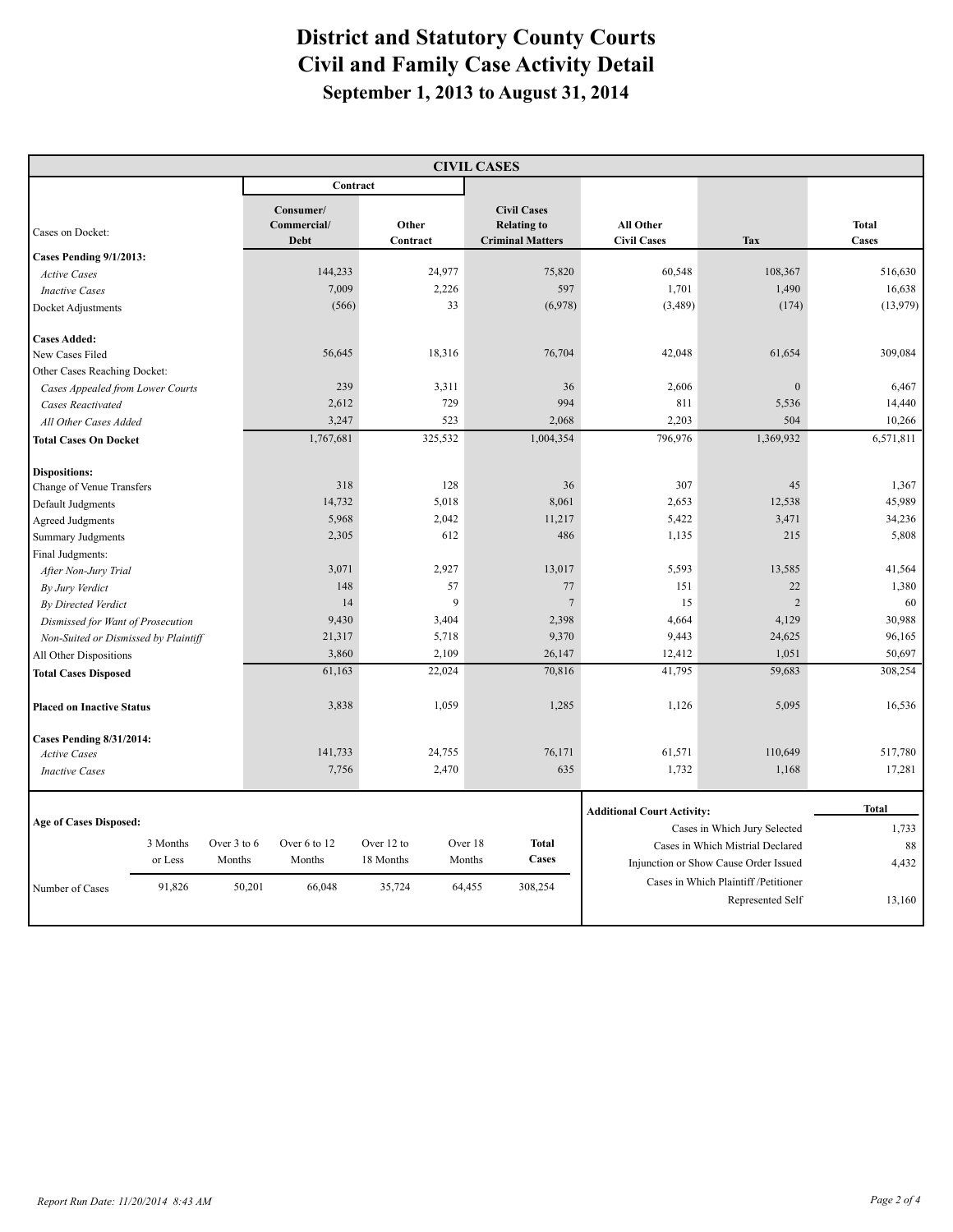| <b>FAMILY CASES</b>                    |                 |                 |                                    |                                               |                                                    |                 |                                                    |                   |                         |                |
|----------------------------------------|-----------------|-----------------|------------------------------------|-----------------------------------------------|----------------------------------------------------|-----------------|----------------------------------------------------|-------------------|-------------------------|----------------|
|                                        | <b>Divorce</b>  |                 |                                    |                                               |                                                    |                 |                                                    | <b>Title IV-D</b> |                         |                |
| Cases on Docket:                       | <b>Children</b> | No.<br>Children | Parent-Child-<br><b>No Divorce</b> | <b>Child</b><br>Protective<br><b>Services</b> | <b>Termination</b><br>of Parental<br><b>Rights</b> | <b>Adoption</b> | <b>Protective</b><br>Orders -<br><b>No Divorce</b> | <b>Paternity</b>  | <b>Support</b><br>Order | <b>UIFSA</b>   |
| <b>Cases Pending 9/1/2013:</b>         |                 |                 |                                    |                                               |                                                    |                 |                                                    |                   |                         |                |
| <b>Active Cases</b>                    | 57,360          | 57,839          | 32,860                             | 16,299                                        | 2,095                                              | 5,378           | 5,036                                              | 18,485            | 20,849                  | 2,850          |
| <b>Inactive Cases</b>                  | 603             | 413             | 497                                | 118                                           | 28                                                 | 27              | 24                                                 | 190               | 251                     | 30             |
| Docket Adjustments                     | (1,240)         | (2,114)         | (3,366)                            | (145)                                         | (116)                                              | (220)           | 258                                                | 907               | 403                     | 203            |
| <b>Cases Added:</b><br>New Cases Filed | 58,512          | 67,076          | 23,941                             | 10,992                                        | 2,210                                              | 8,284           | 8,251                                              | 30,752            | 39,794                  | 2,306          |
| Other Cases Reaching Docket:           |                 |                 |                                    |                                               |                                                    |                 |                                                    |                   |                         |                |
| <b>Cases Reactivated</b>               | 2,201           | 1,124           | 532                                | 429                                           | 30                                                 | 40              | 20                                                 | 251               | 233                     | 33             |
| All Other Cases Added                  | 2,300           | 1,234           | 1,396                              | 446                                           | 82                                                 | 139             | 285                                                | 449               | 1,586                   | 56             |
| <b>Total Cases on Docket:</b>          | 120,373         | 127,273         | 58,729                             | 28,166                                        | 4,417                                              | 13,841          | 13,592                                             | 49,937            | 62,462                  | 5,245          |
| <b>Dispositions:</b>                   |                 |                 |                                    |                                               |                                                    |                 |                                                    |                   |                         |                |
| Change of Venue Transfers              | 175             | 129             | 181                                | 153                                           | 11                                                 | 110             | 21                                                 | 59                | 123                     | 11             |
| Default Judgments                      | 3,232           | 5,215           | 2,209                              | 230                                           | 106                                                | 73              | 503                                                | 3,270             | 2,283                   | 216            |
| <b>Agreed Judgments</b>                | 19,284          | 20,939          | 7,398                              | 603                                           | 176                                                | 1,022           | 658                                                | 7,154             | 15,399                  | 564            |
| Summary Judgments                      | 9               | 11              | 10                                 | $\overline{4}$                                | $\mathbf{0}$                                       | $\overline{1}$  | 3                                                  | $\overline{7}$    | 10                      | $\overline{2}$ |
| Final Judgments:                       |                 |                 |                                    |                                               |                                                    |                 |                                                    |                   |                         |                |
| After Non-Jury Trial                   | 21,724          | 26,831          | 4,347                              | 3,934                                         | 1,345                                              | 4,639           | 1,940                                              | 5,764             | 8,950                   | 666            |
| By Jury Verdict                        | 85              | 102             | 29                                 | 46                                            | 5                                                  | 21              | 2                                                  | 33                | 31                      | $\mathbf{1}$   |
| <b>By Directed Verdict</b>             | 9               | 9               | $\,8\,$                            | $\overline{7}$                                | $\mathbf{0}$                                       | $\sqrt{2}$      | $\overline{3}$                                     | $\overline{2}$    |                         | $\bf{0}$       |
| Dismissed for Want of Prosecution      | 8,294           | 7,034           | 3,324                              | 261                                           | 221                                                | 403             | 1,319                                              | 2,704             | 1,767                   | 243            |
| Non-Suited or Dismissed by Plaintiff   | 3,722           | 2,840           | 4,168                              | 2,902                                         | 100<br>164                                         | 144             | 1,610                                              | 6,257             | 6,015                   | 611            |
| All Other Dispositions                 | 3,234           | 3,161           | 1,433                              | 1,554                                         |                                                    | 1,380           | 2,173                                              | 3,595             | 5,323                   | 320            |
| <b>Total Cases Disposed</b>            | 59,768          | 66,271          | 23,107                             | 9,694                                         | 2,128                                              | 7,795           | 8,232                                              | 28,845            | 39,902                  | 2,634          |
| <b>Cases Placed on Inactive Status</b> | 2,182           | 1,220           | 561                                | 472                                           | 29                                                 | 49              | 41                                                 | 285               | 282                     | 34             |
| <b>Cases Pending 8/31/2014:</b>        |                 |                 |                                    |                                               |                                                    |                 |                                                    |                   |                         |                |
| <b>Active Cases</b>                    | 57,423          | 57,917          | 32,017                             | 17,899                                        | 2,152                                              | 5,791           | 5,728                                              | 21,744            | 22,888                  | 2,798          |
| <b>Inactive Cases</b>                  | 555             | 362             | 330                                | 135                                           | 24                                                 | 27              | 37                                                 | 163               | 204                     | 32             |